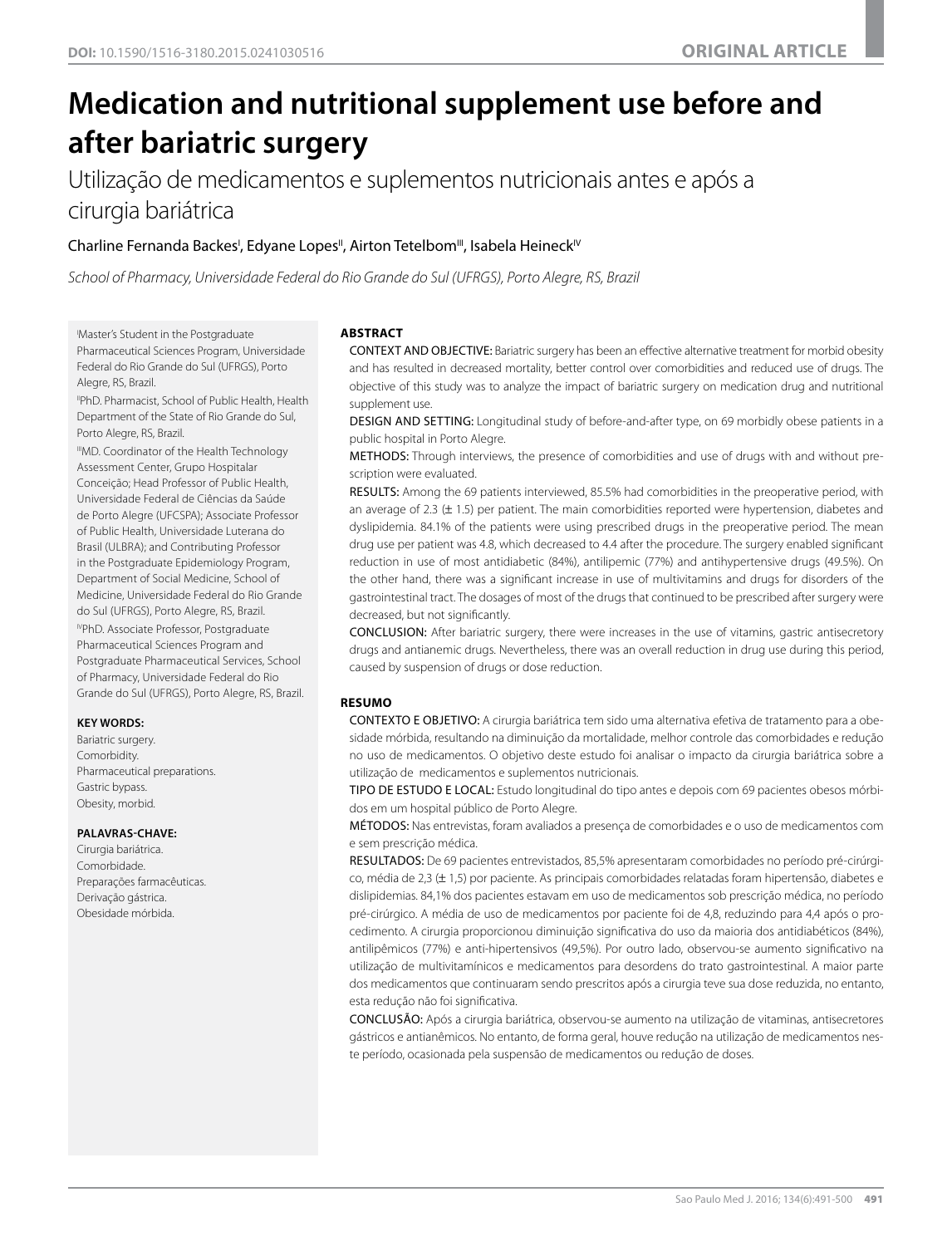#### **INTRODUCTION**

Chronic non-communicable diseases are one of the biggest public health issues today.<sup>1</sup> Obesity stands out in this regard and has been officially acknowledged by the World Health Organization (WHO) as a chronic disease.<sup>2</sup>

The number of obese individuals has been increasing worldwide and has reached an average of 30% of the adult population in some countries.3 In Brazil, poor dietary habits have been reflected in the population's health and in increasing prevalence of overweight. More than half of all Brazilians (51%) are now overweight, and 17% of these individuals are obese.<sup>1</sup>

Fighting this rapid growth is one of the biggest challenges for world health, given that obesity is frequently associated with a vast array of comorbidities, such as systemic arterial hypertension, type 2 diabetes mellitus, dyslipidemia, obstructive sleep apnea, cardiovascular diseases and some types of cancer.<sup>4-8</sup> Most patients with high blood pressure are overweight,<sup>9</sup> and hypertension is six times more frequent among obese individuals than among those with normal weight.<sup>10</sup>

The alternatives to clinic treatment for reducing weight among patients with morbid obesity are limited, and the longterm outcomes are relatively inefficient.<sup>11</sup> Bariatric surgery seems to be a viable option for treating morbid obesity, since it has been shown to be effective in maintaining the weight loss. A significant improvement in comorbidities and even their regression may be observed in most patients who undergo this surgical procedure for weight loss.<sup>10</sup> This surgical procedure has been shown to enable control over glucose levels, even leading to remission of diabetes.<sup>12</sup> The quick and sustained improvement in glucose homeostasis that this procedure provides has made it the gold-standard metabolic procedure and treatment for diabetic patients with morbid obesity.13 Comorbidity reductions are reflected in diminished drug use during the postoperative period, and discontinuation of drug therapy for some diseases, thus resulting in reduced expenditure on drugs and other healthcare services.10,14-18

In addition, bariatric surgery extends survival, decreases occurrences of cardiovascular events and is also associated with greater reduction of mortality due to cardiovascular diseases, myocardial infarction, stroke, diabetes and cancer, in comparison with obese individuals who do not undergo this surgery.<sup>10,19,20</sup> The reduction in the risk of myocardial infarction, stroke and adverse cardiovascular events is approximately 50% after this surgery, in comparison with individuals who did not undergo the procedure.<sup>19</sup>

If, on the one hand, bariatric surgery reduces the need for medication to treat comorbidities; on the other hand, the restrictive and disabsorptive procedures involved pose a higher risk of deficiencies of vitamins and minerals.<sup>21</sup> However, studies assessing drug use and their respective dosages after bariatric surgery are still scarce.

# **OBJECTIVE**

Within this context, this study aimed to assess the impact of bariatric surgery on medication drug use among morbidly obese patients, before and after the procedure, focusing mainly on the number of drugs used, drug classes and posology.

#### **METHODS**

This was a longitudinal study of before-and-after type, carried out between 2008 and 2011 in the endocrinology clinic of the service for assisting morbidly obese individuals at Hospital Nossa Senhora da Conceição (HNSC) in the city of Porto Alegre, which works under the National Health System (Sistema Único de Saúde, SUS). Through this service, four to five operations per month are performed on patients coming from several regions of the state of Rio Grande do Sul. The clinic offers care provided by physicians (endocrinologist, surgeon and psychiatrist), psychologists, nutritionists and nurses.

The patients eligible for surgical treatment are those with BMI greater than 40 kg/m<sup>2</sup> or greater than 35 kg/m<sup>2</sup> in association with comorbidities, after failure in applying traditional measures for weight loss. They need to be psychologically capable of following dietary orientation during the postoperative period, as well as presenting absence of endocrine causes of obesity.<sup>22-24</sup>

The sample size was estimated to be 52 patients, taking into consideration the reduction in drug use for treating hypertension and cardiovascular disease (HT/CVD) that has been reported in the literature.<sup>25</sup> The reduction in drug use expected after the intervention was 49%. Considering the probability that some patients would be lost from the follow-up, it was decided to increase the sample size by 30%. Thus, after the research project had been approved by the HNSC Research Ethics Committee (report no. 146/08), and after potential participants had signed an informed consent statement authorizing data use, 69 individuals with morbid obesity (convenience sampling), who were waiting for biliopancreatic diversion with duodenal switching (BPD-DS) and Roux-en-Y gastric bypass (RYGBP), were interviewed.

Individuals aged over 18 years with class III obesity (body mass index, BMI, greater than 40 kg/m<sup>2</sup>) and those with BMI greater than  $35 \text{ kg/m}^2$  in association with comorbidities, who were willing to participate in the study, had presented stable obesity for at least five years and had had at least two years of previous inefficient clinical treatment, were included in this study. Patients who did not adhere to preoperative monitoring appointments, had comprehension difficulties (which made them unable to make decisions) or had already undergone another surgical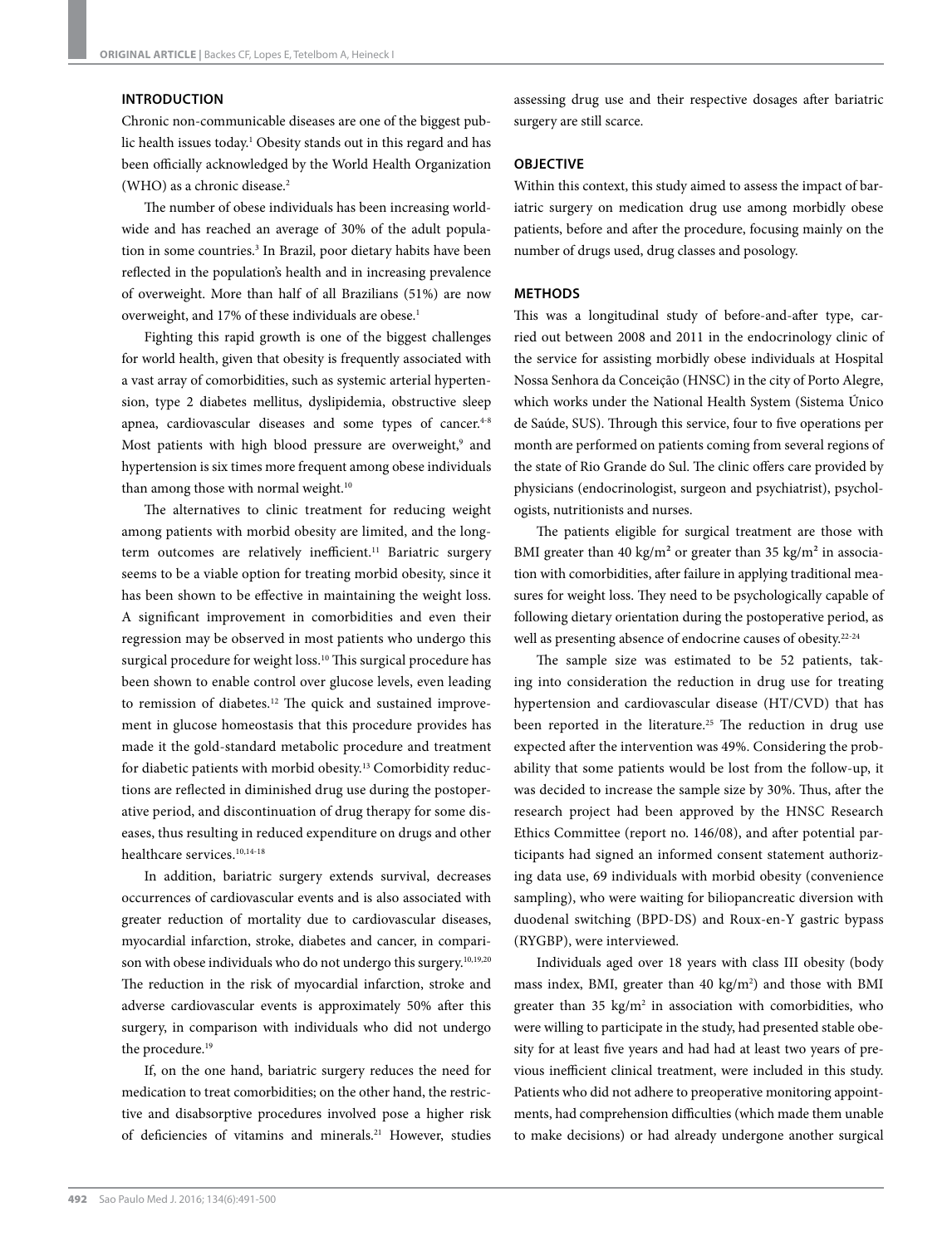procedure with the aim of losing weight (gastric sleeve) were excluded from the study.

Data were gathered through 40-minute interviews that were conducted with all patients one day before the procedure and again six months after it. A structured questionnaire was used to assess the variables of gender, age, weight, drug use, reasons for undergoing the surgery and comorbidities. To confirm the presence of comorbidities, drug use, weight and height, some data from the patients' records were used.

Information on drug use at the time of the interviews was initially gathered through the open question "What medications do you take?" For each drug, the name, daily dose, indication and whether its use was through self-medication or prescription were registered. To minimize data loss through forgetfulness, the participants were also asked about their drug use by specifying organs or systems (for example: "Do you take any drug for heart disease?").

The proportion of patients using each drug was calculated taking into consideration the total number of patients using the drug at each time: preoperatively,  $n = 69$ ; postoperatively,  $n = 64$ . To evaluate dose variability, the sum of the doses of each drug divided by the number of patients using this drug at each time was calculated.

The data were double-input into the Epi Data 2.1a. software. They were analyzed through the Statistical Package for the Social Sciences (SPSS) version 18.0 and the Winpepi software. Comparative and descriptive analyses were performed, expressing frequency, average, standard deviation and P-values. McNemar's chi-square test was applied to compare the numbers of patients using drugs before and after the procedure. Student's t test was applied to analyze the dosages. P values  $\leq 0.05$  were considered significant.

# **RESULTS**

During the preoperative period, 69 patients who were scheduled to undergo bariatric surgery were monitored. There were no refusals to participate. However, after the procedure, there was a loss of five cases: four patients did not return to the consultations in the hospital and one patient died. The majority of the patients participating in this study were women (91.3%) and married (46.5%). Their mean age was 42.3 ( $\pm$  10.4); they had a mean of 9  $(\pm 2.3)$  years of education and had undergone a mean of 4 ( $\pm 1.3$ ) years of preoperative monitoring. Their mean BMI before the operation was 51.07 ( $\pm$  7.8) kg/m<sup>2</sup>, and after the operation it was 35.9 (± 7.2) kg/m2 (**Table 1**).

During the preoperative period, 85.5% of the patients presented one to five comorbidities associated with obesity, with a mean of 2.33 ( $\pm$  1.47) per patient. The patients between 20 and 25 years of age did not present any comorbidities. On the other hand, comorbidities were present in all patients aged over 49 years. Hypertension, diabetes, high cholesterol level, hypothyroidism, arthrosis/arthritis, asthma, depression and circulatory problems were the main issues reported prior to surgery. After the procedure, significant reductions in hypertension and diabetes were observed. Dyslipidemia, hypothyroidism, arthrosis/arthritis and depression presented reductions, but not significantly (**Table 2**).

The surgical technique most often used was gastric bypass (91.4%). The subjects mentioned the following as the main reasons for undergoing the surgery: desire to have better health (42.9%), desire for better quality of life (11.1%), desire for weight loss (11.1%), tiredness (6.3%), difficulty in moving around (6.3%), sore legs (4.8%), backache (3.2%) and prejudice (3.2%).

Among the 69 patients interviewed before the surgery, 84.1% reported using drugs through medical prescription, whereas 73.9% did this through self-medication. At the time of the postoperative assessment, 82.6% and 50.7% took drugs, respectively with and without prescription. Use of 328 drugs was observed before the operation, with an average of 4.8 drugs per patient,

| Table 1. Characteristics of patients undergoing bariatric surgery at |
|----------------------------------------------------------------------|
| Hospital Nossa Senhora da Conceição between 2008 and 2011 (n = 69)   |

| <b>Baseline characteristics</b> |               | Mean (SD), % (n)               |  |
|---------------------------------|---------------|--------------------------------|--|
| Mean age (years)                | 42.3 (10.4)   |                                |  |
| School education (years)        | 9(2.3)        |                                |  |
| Preoperative monitoring (years) |               | 4(1.3)                         |  |
| <b>Marital status</b>           | Married       | $62.3\%$ (43)                  |  |
|                                 | Single        | 37.7% (26)                     |  |
| Gender                          | Female        | 91.3% (63)                     |  |
|                                 | Male          | $8.7\%$ (6)                    |  |
|                                 | Preoperative  | 51.1 $(7.8)$ kg/m <sup>2</sup> |  |
| <b>BMI</b>                      | Postoperative | 35.9 $(7.2)$ kg/m <sup>2</sup> |  |
|                                 |               |                                |  |

 $SD =$  standard deviation;  $BMI =$  body mass index.

# **Table 2.** Main comorbidities shown at pre and postoperative assessments

| <b>Comorbidities</b> | Preoperative number<br>of patients with<br>comorbidities<br>$n = 69$ | Postoperative number<br>of patients with<br>comorbidities<br>$n = 64$ |
|----------------------|----------------------------------------------------------------------|-----------------------------------------------------------------------|
| Hypertension         | 45 (65.2%)                                                           | 19 (29.7%)*                                                           |
| <b>Diabetes</b>      | 20 (28.9%)                                                           | $4(6.3\%)*$                                                           |
| Dyslipidemias        | 11 (15.9%)                                                           | $4(6.3\%)$                                                            |
| Hypothyroidism       | 9(13%)                                                               | $6(9.4\%)$                                                            |
| Arthrosis/arthritis  | 9(13%)                                                               | $4(6.3\%)$                                                            |
| Depression           | 8 (11.6%)                                                            | $6(9.4\%)$                                                            |
|                      |                                                                      |                                                                       |

*\**P ≤ 0.05 (chi-square test).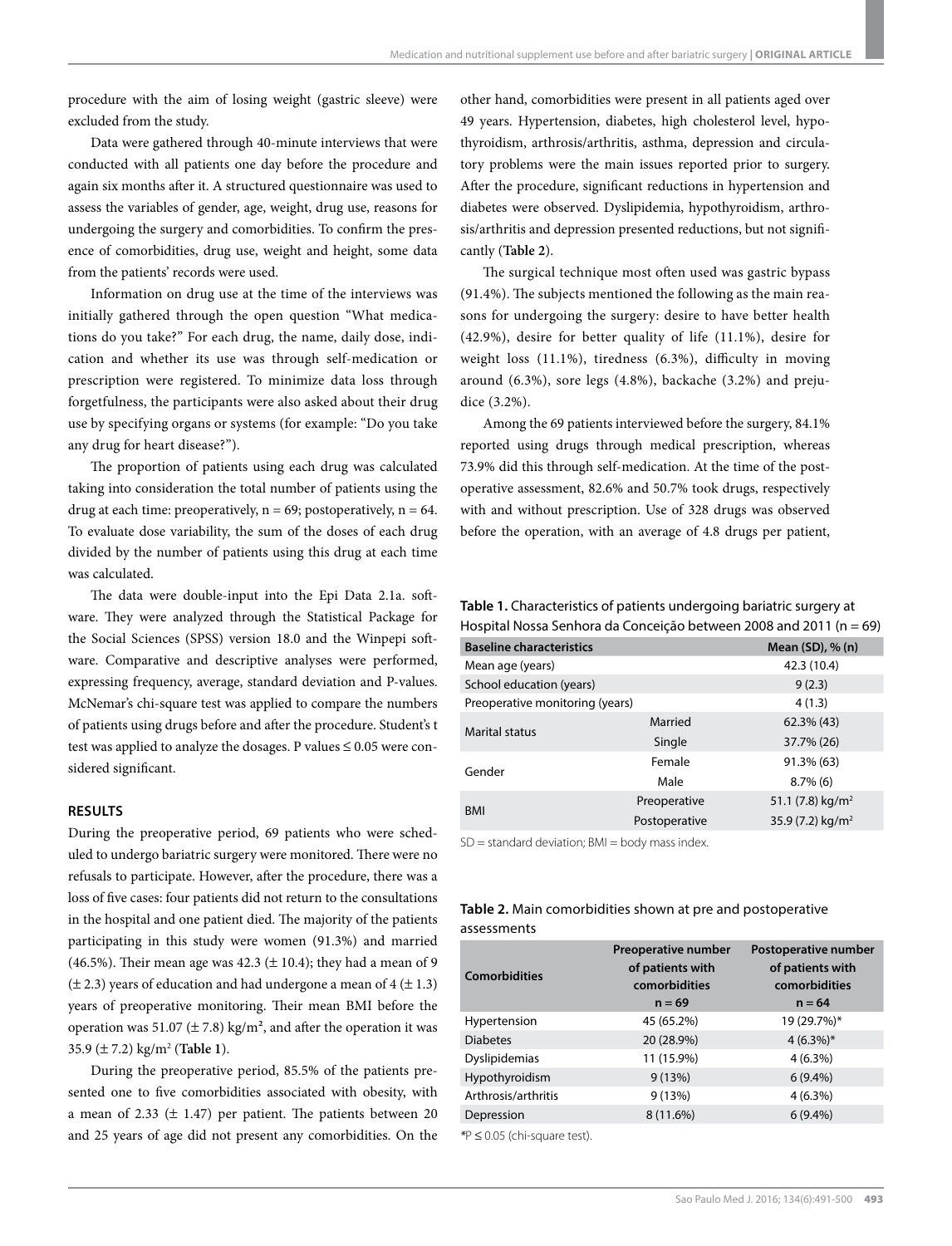whereas after the operation this use reduced to 284 drugs, with an average of 4.4 per patient.

A significant reduction in the use of antihypertensive drugs (49.5%) was observed, except for propranolol. Decreases in the use of antidiabetic (84%), antidepressant (30%), antilipemic (50%), muscle relaxant (33.3%), painkiller (35.3%) and anti-inflammatory (78.5%) drugs were also observed, and these decreases were significant for the following drugs: metformin, fluoxetine, simvastatin, acetylsalicylic acid (ASA), diclofenac and paracetamol. On the other hand, there were significant increases in the use of vitamin supplements and drugs relating to disorders of gastrointestinal tract, such as omeprazole (**Table 3**).

Moreover, reductions in daily dosages were observed for antidiabetic, antilipemic, antidepressant, antithrombotic and most antihypertensive drugs. The differences observed in relation to the dosages were not significant.

#### **DISCUSSION**

Our results showed that use of antidiabetic, antihypertensive, painkiller, antilipemic and antidepressant drugs had decreased by the time of the assessment six months after surgery. However, increases in the numbers of drugs used to treat gastrointestinal disorders, anemia and vitamin deficiency were observed.

Among the patients who kept on using drugs after the surgery, reductions in dosages were observed in most of the cases, mainly in relation to antihypertensive drugs (except for hydrochlorothiazide), antidiabetic drugs and antidepressants; however, these reductions were not significant.

| Table 3. Differences observed in relation to the main therapeutic classes, drugs and mean daily dosages used before and after bariatric surgery |  |  |
|-------------------------------------------------------------------------------------------------------------------------------------------------|--|--|
|                                                                                                                                                 |  |  |

| Therapeutic class/                  | <b>Drug</b>          | <b>Patients using drugs</b><br>n(%) |                    | p*                       | Mean prescribed daily dosage, mg (SD) |                      | Dosage       |
|-------------------------------------|----------------------|-------------------------------------|--------------------|--------------------------|---------------------------------------|----------------------|--------------|
| system                              |                      | Pre<br>$(n = 69)$                   | Post<br>$(n = 64)$ |                          | Pre                                   | Post                 | difference % |
|                                     | Hydrochlorothiazide  | 30(43.5)                            | 17(24.6)           | 0.001                    | 26.27 ( $\pm$ 6.94)                   | 29.38 (± 18.87)      | $+11.8$      |
| Antihypertensive                    | Captopril            | 26(37.7)                            | 15(21.7)           | 0.003                    | 85.96 $(\pm 41.04)$                   | 67.67 ( $\pm$ 47.09) | $-21.28$     |
|                                     | Propranolol          | 10(14.5)                            | 6(8.7)             | 0.125                    | 104 ( $\pm$ 50.60)                    | $80 (\pm 25.30)$     | $-23.08$     |
|                                     | Enalapril            | 9(13.0)                             | 2(2.9)             | 0.016                    | 26.11 ( $\pm$ 17.10)                  | $25 (\pm 21.21)$     | $-4.25$      |
|                                     | Others               | 22 (31.9)                           | 9(13.0)            |                          | None                                  | None                 | None         |
|                                     | Metformin            | 18(26.1)                            | 3(4.3)             | 0.000                    | 1802.78 (± 784.5)                     | 850                  | $-52.85$     |
| Antidiabetic                        | Insulin              | 3(4.3)                              | 1(1.4)             | 0.500                    | 45.67 ( $\pm$ 47.18)                  | 30                   | $-34.31$     |
|                                     | Others               | 4(5.8)                              | $\mathbf 0$        |                          | None                                  | None                 | None         |
|                                     | Fluoxetine           | 27(39.1)                            | 16(23.2)           | 0.013                    | 63.65 ( $\pm$ 32.11)                  | 48 ( $\pm$ 25.97)    | $-24.6$      |
| Antidepressive                      | Citalopram           | 8(11.6)                             | 4(5.8)             | 0.125                    | 40 ( $\pm$ 17.73)                     | 36.67 ( $\pm$ 5.77)  | $-8.3$       |
|                                     | Others               | 5(7.2)                              | 8(11.6)            |                          | None                                  | None                 | None         |
| Antilipemic                         | Simvastatin          | 13 (18.8)                           | 3(4.3)             | 0.006                    | 23.85 ( $\pm$ 9.61)                   | 23.33 ( $\pm$ 15.27) | $-2.18$      |
| Antithrombotic                      | Acetylsalicylic acid | 7(10.1)                             | 1(1.4)             | 0.031                    | 133.33 ( $\pm$ 51.64)                 | 100                  | $-24.9$      |
|                                     | Others               | 1(1.4)                              | 2(2.9)             | $\overline{\phantom{a}}$ | None                                  | None                 | None         |
|                                     | <b>Diclofenac</b>    | 7(10.1)                             | 1(1.4)             | 0.031                    | 116.67 ( $\pm$ 57.73)                 | None                 | None         |
| Anti-inflammatory                   | Ibuprofen            | 6(8.7)                              | 1(1.4)             | 0.125                    | 300 ( $\pm$ 300)                      | None                 | None         |
|                                     | Others               | 1(1.4)                              | 1(1.4)             |                          | None                                  | None                 | None         |
|                                     | Paracetamol          | 39 (56.5)                           | 19 (29.7)          | 0.001                    | 821.48 (± 592.29)                     | 1000 $(\pm 707.11)$  | $+21.73$     |
| Painkillers                         | Metamizole           | 5(7.2)                              | 11(15.9)           | 0.109                    | 500                                   | 500                  | None         |
|                                     | Others               | 7(10.1)                             | 2(2.9)             | $\overline{\phantom{a}}$ | None                                  | None                 | None         |
| Muscle relaxants                    | Carisoprodol         | 6(8.7)                              | 6(8.7)             | 1.000                    | None                                  | None                 | None         |
|                                     | Orphenadrine         | 6(8.7)                              | 2(2.9)             | 0.289                    | None                                  | None                 | None         |
| Respiratory system <sup>+</sup>     |                      | 11 (15.9)                           | 5(7.25)            |                          | None                                  | None                 | None         |
| Vitamins and mineral<br>supplements | <b>Multivitamins</b> | 1(1.4)                              | 39(56.5)           | 0.000                    | None                                  | None                 | None         |
| Antianemic                          | Folic acid           | 1                                   | 4(5.8)             | 0.250                    | None                                  | None                 | None         |
|                                     | Cyanocobalamin       |                                     | 3(4.3)             |                          | None                                  | None                 | None         |
|                                     | Others               |                                     | 3(4.3)             | $\overline{a}$           | None                                  | None                 | None         |
| Gastric antisecretory<br>agents     | Omeprazole           | 9(13.0)                             | 31 (44.9)          | 0.000                    | 24.44 ( $\pm$ 8.82)                   | 22.92 ( $\pm$ 8.06)  | $-6.22$      |

SD = standard deviation; \*McNemar's chi-square test; †oxymetazoline (1 patient), xylometazoline (1), salbutamol (2), fenoterol (1), salmeterol and fluticasone (1), formoterol and budesonide (2), beclometasone (1), dexchlorpheniramine (1) and loratadine (1).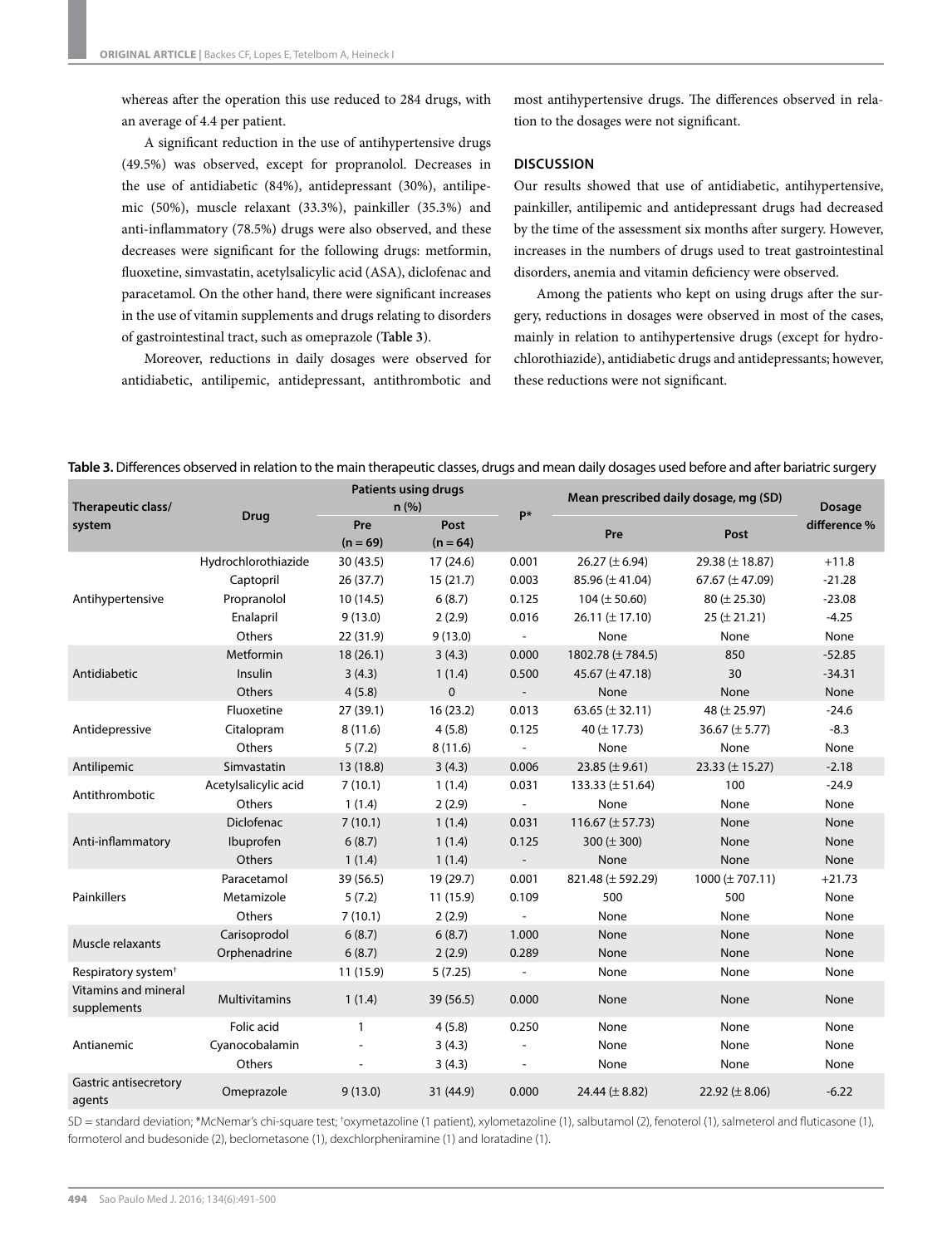# **Antidiabetic drugs**

The number of patients using antidiabetic drugs decreased by 84% during the postoperative period. Reductions in mean daily dosages of antidiabetic drugs were also observed. Our results are consistent with those of other authors. Maciejewski et al.<sup>26</sup> reported that there was a 50% reduction in the use of antidiabetic drugs within one year after bariatric surgery. Additionally, Potteiger et al.<sup>27</sup> and Narbro et al.<sup>28</sup> reported that there were significant reductions in the numbers and cost of drugs used to treat diabetes relating to obesity, after surgery. Importantly, the features of the population and the follow-up period need to be taken into account in assessing these proportions, because the impact of surgery on antidiabetic drug use may vary according to these factors.<sup>29</sup>

The great majority of the patients with type 2 diabetes experience more favorable results from clinical examinations, after undergoing bariatric surgery. The mortality rate associated with diabetes has also been significantly reduced.10 A more recent study that assessed the long-term effects of bariatric surgery on diabetic patients observed that glucose control and remission from diabetes were possible in 89.2% and 64.7% of the patients, respectively.<sup>30</sup> Similar findings had already been reported previously.<sup>31</sup>

Furthermore, reduction of diabetes has been found to occur more frequently among patients who underwent gastric bypass surgery that excluded the duodenum from the nutrient pathway and changed the bowel metabolism, thus reducing insulin resistance faster.32 Therefore, the significant decrease in antidiabetic drug use observed in our study might be related to the surgical technique used on most subjects (91%).

Recent studies have also suggested that the remission mechanism of this comorbidity in the postoperative period may be categorized into two groups: unconnected with weight loss and connected with it. Although weight loss is an aspect common to all techniques, gastric bypass has shown improvement in diabetes over the short term, regardless of weight loss.<sup>33,34</sup> The underlying mechanisms for this are still being studied.<sup>35-42</sup>

Metformin, the most widely used antidiabetic drug, is absorbed slowly and incompletely by the gastrointestinal tract, mainly from the small intestine onwards. Studies suggest that this drug reaches saturation of absorption, since its concentration in the plasma does not increase with administration of everhigher dosages.<sup>43</sup>

Metformin dosage has to be carefully individualized, based on patients' tolerance and response. Side effects, especially gastrointestinal effects, are observed in approximately 5 to 50% of the patients and seem to be related to dosage.<sup>43</sup>

Regarding pharmacokinetics, few studies have focused on antidiabetic drug absorption after bariatric surgery. However, Aron-Wisnevsky44 observed that metformin bioavailability seems to increase after gastric bypass, thus increasing the risk of toxicity. Therefore, the decrease in dosage observed in our study might be partly related to these findings.

## **Antihypertensive drugs**

A reduction in the number of patients using antihypertensive drugs during the postoperative period was observed (49.5%) The mean daily dosages became smaller for most drugs, except for hydrochlorothiazide. Increases in dosage may be due to exclusion of other antihypertensive drugs. According to the BAROS system (Bariatric Analysis and Reporting Outcome System), arterial hypertension is resolved after bariatric surgery when patients continue to use diuretics alone.<sup>45,46</sup>

Regarding the reduction in the number of patients who were using antihypertensive drugs, our findings were similar to those reported by other authors.26-28,47,48 Partial or complete improvement was shown within 12 months after undergoing bariatric surgery, especially among the patients who had undergone gastric bypass,10,47 thus reducing the need for antihypertensive drugs.49,50 It seems again that our results were somehow related to the technique used for the majority of our patients, i.e. gastric bypass.

Reductions in plasma catecholamines and renin activity brought about by weight loss is associated with decreased sympathetic activity, and is likely to be a determining factor for controlling hypertension.51-53 Thus, it can be suggested that these factors may have contributed towards decreased antihypertensive drug use after loss of excessive weight due to the bariatric surgery.

#### **Antilipemic drugs**

Approximately 50% of the patients undergoing surgery for weight loss present dyslipidemia, which is a major factor relating to morbidity and mortality rates.<sup>16,54</sup> Weight loss significantly improves patients' lipid profiles. Reductions in triglycerides, total cholesterol and low-density lipoprotein (LDL) levels, and increases in high-density lipoprotein (HDL) occur. Within less than one year, most patients who previously needed lipid-lowering drugs are able to discontinue their use.16

Our results confirm the findings from previous studies.16,54 A marked decrease in the number of patients using simvastatin was observed. These results suggest that not only was the surgery effective for weight loss, but also it was an efficient alternative for treating dyslipidemia among these severely obese individuals. Improvement in lipid profile is related to the technique used, and disabsorptive techniques cause more significant changes. However, the mechanisms involved in dyslipidemia reduction following bariatric surgery have not been clarified yet.<sup>10</sup>

Regarding the dosage of antilipemic drugs, there are some reports on atorvastatin in the literature, suggesting that its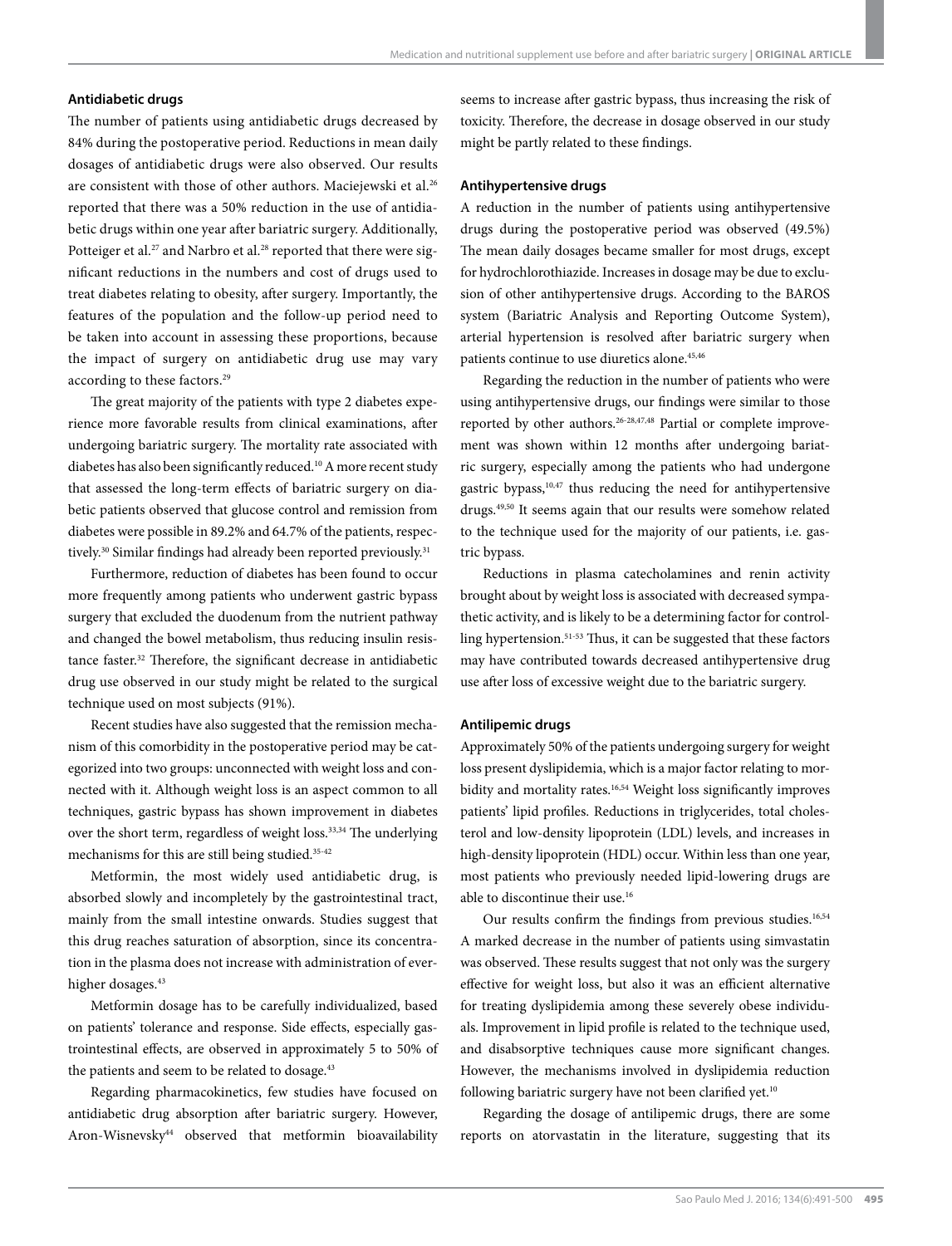bioavailability increases after the surgical procedure, thus allowing reduction of the dosage.<sup>44</sup> Nevertheless, it is not known whether the same occurs with simvastatin. In our study, for patients who continued using simvastatin after surgery, there was no clinically significant reduction in daily dosage use.

# **Multivitamins and antianemic drugs**

Multivitamin supplementation is recommended during the postoperative period, in order to correct nutritional deficiencies,55,56 especially those relating to vitamins B12, A and D, thiamine, folate and minerals such as iron, zinc and calcium.57,58 Such deficiencies frequent occur after bariatric surgery and relate to decreased food intake and physiological changes produced by the surgery.59,60

Gastric bypass changes how food passes along the gastrointestinal tract and leads to poor nutrient absorption, given that food is exposed to the jejunum earlier than usual, through exclusion of part of the gastric and duodenal surface.<sup>61</sup> The absorbent surface area and solubility, and consequently drug bioavailability, are affected by this technique.<sup>44,57</sup>

Our results support previous findings in that they indicated that there was a significant increase in vitamin use that might be related to the surgical technique (91%), as well as decreased food intake after the surgery. Furthermore, an increase in the use of antianemic drugs during the postoperative period was observed. Iron deficiency during this period was very evident.<sup>21</sup>

#### **Gastric antisecretory agents**

Unlike our study, in which a significant increase in the use of antisecretory agents was observed, Crémieux<sup>55</sup> and Fontana and Wohlgemuth<sup>62</sup> reported reductions in the use of these drugs for up to three years after the surgery. This decrease might be connected with the reduced occurrence of gastroesophageal reflux over time, which might remain stabilized for up to three years. The difference in the results reported by these authors,<sup>55</sup> in comparison with our study, might be associated with the duration of the postoperative follow-up among the patients and with the standard of service rendered.

Development of stomach ulcers is one of the biggest and most common complications associated with the gastric bypass technique, $63,64$  and it is reported in 1% to 20% of the patients after surgery.65,66 Stomach ulcers may develop over the short term, possibly associated with technical problems at the intervention site.<sup>67</sup> They are usually located in the damaged intestinal mucosa, unable to withstand acidity; they may also be located near the anastomosis.<sup>66</sup> Stapling during the surgery, use of anti-inflammatory drugs or presence of *Helicobacter pylori* (*H. pylori*) during the preoperative period may provoke development of late ulcers. Previous reports

in the literature suggest that *H. pylori* damages the mucosal barrier, and that this damage persists into the postoperative period. This induces exacerbation of the ulcer, even if the organism has already been treated.63,68,69 All these factors may have influenced the increased prescription of antisecretory drugs observed in this study.

# **Antidepressants**

There are few studies relating to the effect of bariatric surgery on the use of drugs that act on the central nervous system. One of the reasons for this is the screening that is done on patients before they undergo bariatric surgery, given that the presence of moderate or severe psychosis or dementia is one of the exclusion criteria.55 Unlike most other studies, ours showed that the use of antidepressants decreased among the patients after the surgical procedure. Use of some classes of antidepressants, especially selective serotonin reuptake inhibitors, has been indicated as an adjunct in treatments for obesity.43 This factor may be related to the decrease observed in our study.

Lopes<sup>70</sup> and Segal et al.<sup>71</sup> also observed a tendency towards improvement in their patients' psychological functioning. Nevertheless, it is known that some psychiatric disorders may emerge during this period.

Over the long term, some authors have observed that several psychiatric conditions have been causes of death during the postoperative period, usually through suicide. Depression has been reported to be one of the most frequent late complications (23.4%).<sup>72-75</sup>

van Hout et al.<sup>76</sup> pointed out that the psychiatric effects of bariatric surgery might take from 6 to 24 months to emerge. It has been suggested that the levels of anxiety and depression probably will not be significantly different six months after sur $gery<sub>77</sub>$  and that improvements in depressive conditions might only be observed 12 months after the surgery.78

Regarding the daily dosage, decreases were observed in relation to both fluoxetine and citalopram. According to previous reports in the literature, these effects may occur through discontinuation of use of selective serotonin reuptake inhibitors (SSRIs). Therefore, abrupt discontinuation of these drugs should be avoided whenever possible.<sup>43</sup> The small reductions in antidepressant use and daily dosages observed in our study may have been partially related to this, since complete withdrawal of these drugs may have serious effects.

# **Anti-inflammatory drugs and painkillers**

The high frequency of use of anti-inflammatory drugs during the preoperative period may be explained by the fact that obesity contributes towards development of inflammatory diseases in the joints. Moreover, anti-inflammatory drugs are efficient possibly because obesity is a proinflammatory condition.<sup>79</sup>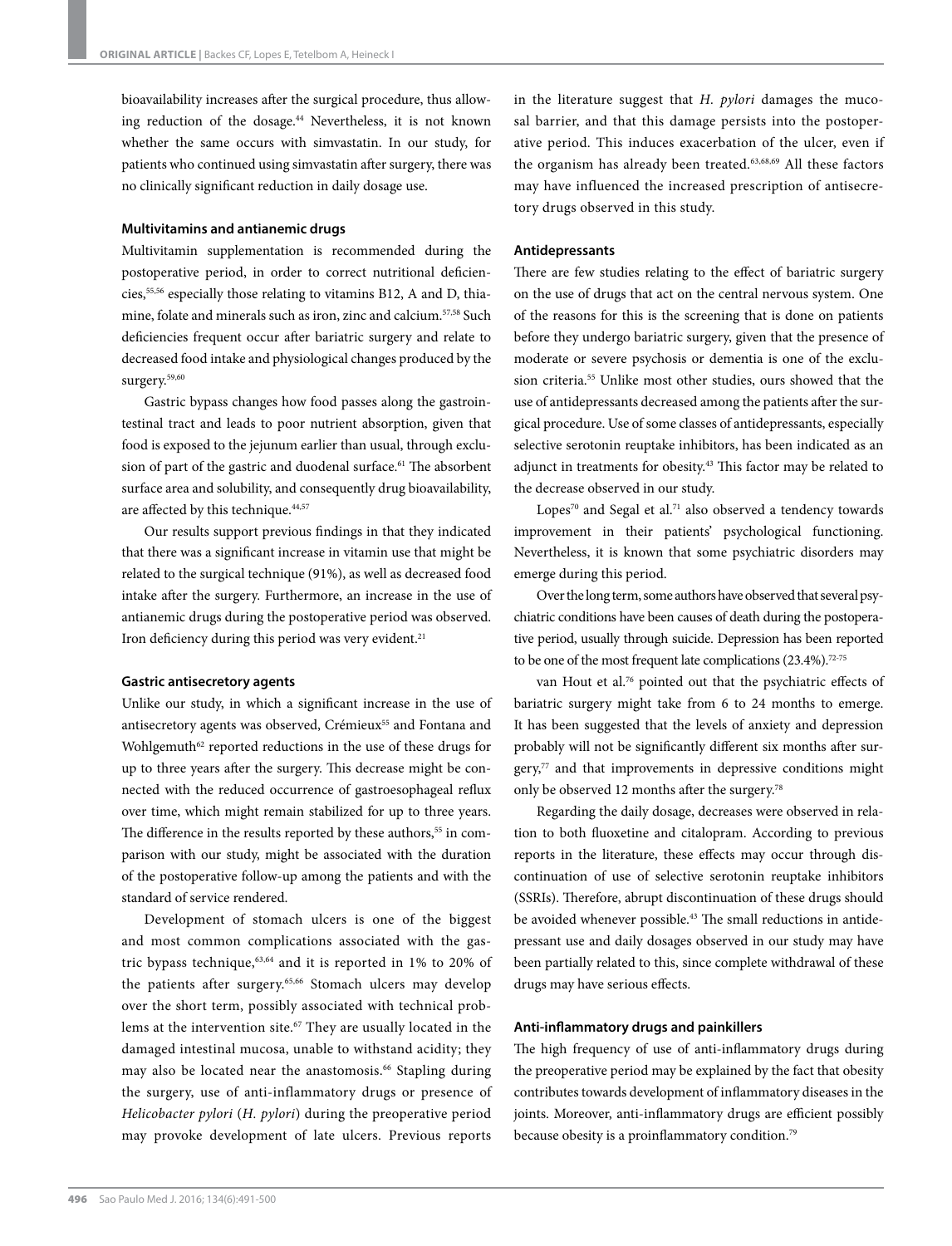# Inflammatory diseases of the joints are more common in obese people probably precisely due to their overweight condition. Therefore, the need for these drugs decreases through surgery,<sup>80</sup> given that patients have less need for them, for treating pain, fever and inflammation, after they have lost some excess weight.

The use of anti-inflammatory drugs decreased by 78.5%, which corroborated previous findings. Furthermore, there was also a 35.3% reduction in the use of painkillers, and 33.3% regarding muscle relaxants. Among the painkillers, only for dipyrone was there an increase in consumption, which may have been due to the standard prescription issued by the surgical team during the postoperative period. It is possible that this medical prescription may have influenced the choice of analgesic in selfmedication situations. It is important to point out that these last two drug classes were the ones most often used in self-medication, thus suggesting that bariatric surgery decreased the need for their use among the patients.

Our results support and reinforce previous findings in the literature regarding the impact of bariatric surgery on the use of some drug classes.<sup>28,31</sup>

One limitation of our study was the small sample size. However, few studies have assessed dosage reductions among the drugs that continue to be used after bariatric surgery.<sup>81,82</sup> Consequently, the data presented in this study provide further details of the benefits of this procedure for patients.

Within this context, there is a need for more comprehensive studies with larger sample sizes and longer follow-up, especially in Brazil, where studies correlating weight loss with drug use, with pharmacokinetic assessments before and after bariatric surgery, are still scarce. Moreover, these studies need to address other factors that may have influenced the increase or decrease in use of some drug classes, such as adherence to treatment, side effects, access to drugs and economic factors, among others.

With the rampant growth of obesity, implementation of prevention policies is also a relevant approach to be considered within public health management, so as not only to prevent obesity but also to prevent its complications due to associated comorbidities, drug use, side effects, reduced quality of life and even societal prejudice.

# **CONCLUSION**

Based on the data obtained, bariatric surgery was observed to enable decreased need for some of the drug classes used, and also adjustment of the dosages of the drugs that continued to be prescribed. On the other hand, new drug classes were included in the patients' therapeutic plans, such as vitamins, drugs for gastrointestinal tract disorders and antianemic drugs, as a result of the limitations imposed by the procedure.

#### **REFERENCES**

- 1. Brasil. Ministério da Saúde. Vigitel Brasil 2013 Vigilância de fatores de risco e proteção para doenças crônicas por inquérito telefônico. Brasília: Ministério da Saúde; 2014. Available from: http://www.prefeitura.sp.gov.br/cidade/secretarias/upload/ saude/arquivos/morbidade/Vigitel-2013.pdf. Accessed in 2016 (Jun 2).
- 2. World Health Organization. Obesity and overweight. Available from: http://www.who.int/mediacentre/factsheets/fs311/en/index.html. Accessed in 2016 (Jun 2).
- 3. Barja-Fernandez S, Leis R, Casanueva FF, Seoane LM. Drug development strategies for the treatment of obesity: how to ensure efficacy, safety, and sustainable weight loss. Drug Des Devel Ther. 2014;8:2391-400.
- 4. McTigue KM, Harris R, Hemphill B, et al. Screening and interventions for obesity in adults: summary of the evidence for the U.S. Preventive Services Task Force. Ann Intern Med. 2003;139(11):933-49.
- 5. Guh DP, Zhang W, Bansback N, et al. The incidence of co-morbidities related to obesity and overweight: a systematic review and metaanalysis. BMC Public Health. 2009;9:88.
- 6. Blüher M. Adipose tissue dysfunction in obesity. Exp Clin Endocrinol Diab. 2009;117:241-50.
- 7. Baretić M. Obesity drug therapy. Minerva Endocrinol. 2013; 38(3):245-54.
- 8. Kissler HJ, Settmacher U. Bariatric surgery to treat obesity. Semin Nephrol. 2013;33(1):75-89.
- 9. Gelber RP, Gaziano JM Manson JE, Buring JE, Sesso HD. A prospective study of body mass index and the risk of developing hypertension in men. Am J Hypertens. 2007;20(4):370-7.
- 10. Piché ME, Auclair A, Harvey J, Marceau S, Poirier P. How to choose and use bariatric surgery in 2015. Can J Cardiol. 2015;31(2):153-66.
- 11. Geraldo M de S, Fonseca FL, Gouveia MR, Feder D. The use of drugs in patients who have undergone bariatric surgery. Int J Gen Med. 2014;7:219-24.
- 12. Xu XJ, Apovian C, Hess D, et al. Improved Insulin Sensitivity 3 Months After RYGB Surgery is Associated With Increased Subcutaneous Adipose Tissue AMPK Activity and Decreased Oxidative Stress. Diabetes. 2015;64(9):3155-9.
- 13. Sjöström L. Review of the key results from the Swedish Obese Subjects (SOS) trial – a prospective controlled intervention study of bariatric surgery. J Intern Med. 2013;273(3):219-34.
- 14. Buchwald H, Avidor Y, Braunwald E, et al. Bariatric surgery: a systematic review and meta-analysis. JAMA. 2004;292(14):1724-37.
- 15. Gould JC, Garren MJ, Starling JR. Laparoscopic gastric bypass results in decreased prescription medication costs within 6 months. J Gastrointest Surg. 2004;8(8):983-7.
- 16. Nguyen NT, Varela JE, Sabio A, et al. Reduction in prescription medication costs after laparoscopic gastric bypass. Am Surg. 2006;72(10):853-6.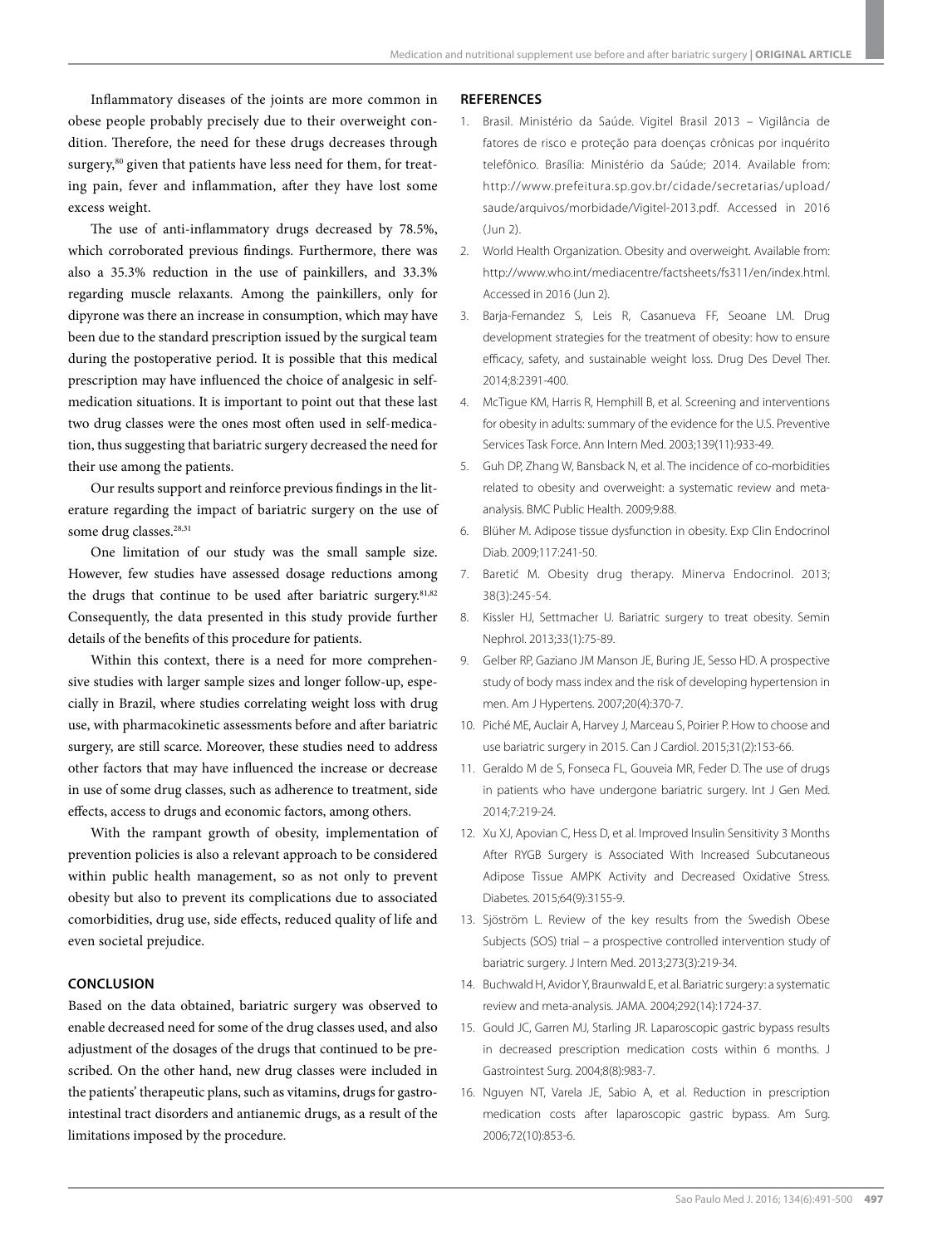- 17. Sjöström L, Lindroos AK, Peltonen M, et al. Lifestyle, diabetes, and cardiovascular risk factors 10 years after bariatric surgery. N Engl J Med. 2004;351(26):2683-93.
- 18. Benaiges D, Goday A, Ramon JM, et al. Laparoscopic sleeve gastrectomy and laparoscopic gastric bypass are equally effective for reduction of cardiovascular risk in severely obese patients at one year of follow-up. Surg Obes Relat Dis. 2011;7(5):575-80.
- 19. Kwok CS, Pradhan A, Khan MA, et al*.* Bariatric surgery and its impact on cardiovascular disease and mortality: a systematic review and meta-analysis. Int J Cardiol. 2014;173(1):20-8.
- 20. Sjöström L, Peltonen M, Jacobson P, et al. Bariatric surgery and longterm cardiovascular events. JAMA. 2012;307(1):56-65.
- 21. Malone M, Alger-Mayer S, Lindstrom J, Bailie GR. Management of iron deficiency and anemia after Roux-en-Y gastric bypass surgery: an observational study. Surg Obes Relat Dis. 2013;9(6):969-74.
- 22. Brasil. Ministério da Saúde. Gabinete do Ministro. Portaria nº 424, de 19 de março de 2013. Redefine as diretrizes para a organização da prevenção e do tratamento do sobrepeso e obesidade como linha de cuidado prioritária da Rede de Atenção à Saúde das Pessoas com Doenças Crônicas. Brasília, 2013. Available from: http://bvsms.saude.gov.br/bvs/saudelegis/ gm/2013/prt0424\_19\_03\_2013.html. Accessed in 2016 (Jun 2).
- 23. National Institute of Health. Bariatric surgery for severe obesity. Weight-control Information Network; 2011. Available from: http:// win.niddk.nih.gov/publications/PDFs/Bariatric\_Surgery\_508.pdf. Accessed in 2016 (Jun 2).
- 24. Conselho Federal de Medicina. Resolução CFM nº 1.942/2010. Normas seguras para o tratamento cirúrgico da obesidade mórbida, definindo indicações, procedimentos e equipe. Publicada no D. O. U. de 12 de fevereiro de 2010, Seção I, p. 72. Available from: http:// www.portalmedico.org.br/resolucoes/CFM/2010/1942\_2010.htm. Accessed in 2016 (Jun 2).
- 25. Snow LL, Weinstein LS, Hannon JK, et al. The effect of Roux-en-Y gastric bypass on prescription drug costs. Obes Surg. 2004;14(8):1031-5.
- 26. Maciejewski ML, Livingston EH, Kahwati LC, et al. Discontinuation of diabetes and lipid-lowering medications after bariatric surgery at Veterans Affairs medical centers. Surg Obes Rel Dis. 2010;6(6):601-7.
- 27. Potteiger CE, Paragi PR, Inverso NA, et al. Bariatric surgery: shedding the monetary weight of prescription costs in the managed care arena. Obes Surg. 2004;14(6):725-30.
- 28. Narbro K, Agren G, Jonsson E, et al. Pharmaceutical costs in obese individuals: comparison with a randomly selected population sample and long-term changes after conventional and surgical treatment: the SOS intervention study. Arch Intern Med. 2002;162(18):2061-9.
- 29. Lopes EC, Heineck I, Athaydes G, et al. Is Bariatric Surgery Effective in Reducing Comorbidities and Drug Costs? A Systematic Review and Meta-Analysis. Obes Surg. 2015;25(9):1741-9.
- 30. Yu J, Zhou X, Li L, et al. The long-term effects of bariatric surgery for type 2 diabetes: systematic review and meta-analysis of randomized and non-randomized evidence. Obes Surg. 2014;25(1):143-58.
- 31. Buchwald H, Estok R, Fahrbach K, et al. Weight and type 2 diabetes after bariatric surgery: systematic review and meta-analysis. Am J Med. 2009;122(3):248-256.e5.
- 32. Garrido-Sanchez L, Murri M, Rivas-Becerra J, et al. Bypass of the duodenum improves insulin resistance much more rapidly than sleeve gastrectomy. Surg Obes Relat Dis. 2012;8(2):145-50.
- 33. Pories WJ, Mehaffey JH, Staton KM. The surgical treatment of type two diabetes mellitus. Surg Clin North Am. 2011;91(4):821-36, viii.
- 34. Schauer PR, Kashyap SR, Wolski K, et al. Bariatric surgery versus intensive medical therapy in obese patients with diabetes. N Engl J Med. 2012;366(17):1567-76.
- 35. Laferrère B, Heshka S, Wang K, et al. Incretin levels and effect are markedly enhanced 1 month after Roux-en-Y gastric bypass surgery in obese patients with type 2 diabetes. Diabetes Care. 2007;30(7):1709-16.
- 36. Aron-Wisnewsky J, Clement K. The effects of gastrointestinal surgery on gut microbiota: potential contribution to improved insulin sensitivity. Curr Atheroscler Rep. 2014;16(11):454.
- 37. Simonen M, Dali-Youcef N, Kaminska D, et al. Conjugated bile acids associate with altered rates of glucose and lipid oxidation after Rouxen-Y gastric bypass. Obes Surg. 2012;22(9):1473-80.
- 38. Kohli R, Bradley D, Setchell KD, et al. Weight loss induced by Roux-en-Y gastric bypass but not laparoscopic adjustable gastric banding increases circulating bile acids. J Clin Endocrinol Metab. 2013;98(4):E708-12.
- 39. Bhutta HY, Raipal N, White W, et al. Effect of Roux-en-Y gastric bypass surgery on bile acid metabolism in normal and obese diabetic rats. PLos One. 2015;10(3):e0122273.
- 40. Kashyap SR, Gatmaitan P, Brethauer S, Schauer P*.* Bariatric surgery for type 2 diabetes: weighing the impact for obese patients. Cleve Clin J Med. 2010;77(7):468-76.
- 41. Rhee NA, Vilsbøll T, Knop FK. Current evidence for a role of GLP-1 in Roux-en-Y gastric bypass-induced remission of type 2 diabetes. Diabetes Obes Metab. 2012;14(4):291-8.
- 42. Neff KJ, O'Shea D, Ie Roux CW. Glucagon like peptide-1 (GLP-1) dynamics following bariatric surgery: a Signpost to a new frontier. Curr Diabetes Rev. 2013;9(2):93-101.
- 43. American Society of Health-System Pharmacists. AHFS: Drug information. Bethesda: ASHP; 2014.
- 44. Aron-Wisnewsky J, Lemaitre F, Clément K, et al. Pharmacokinetics of immunomodulator treatments after roux-en-y bypass in obese patient. J Clin Pharmacol. 2013;53(7):779-84.
- 45. Oria HE, Moorehead MK. Bariatric analysis and reporting outcome system (BAROS). Obes Surg. 1998;8(5):487-99.
- 46. González P JF, Gómez C G, Arriagada P G. Evaluación mediante score Baros de los resultados del bypass gástrico en el tratamiento de la obesidad mórbida [Evaluation of gastric bypass surgery using the Baros score]. Rev Chil Cir. 2006;58(5):365-70.
- 47. Vest AR, Heneghan HM, Agarwal S, Schauer PR, Young JB. Bariatric surgery and cardiovascular outcomes: a systematic review. Heart. 2012;98(24):1763-77.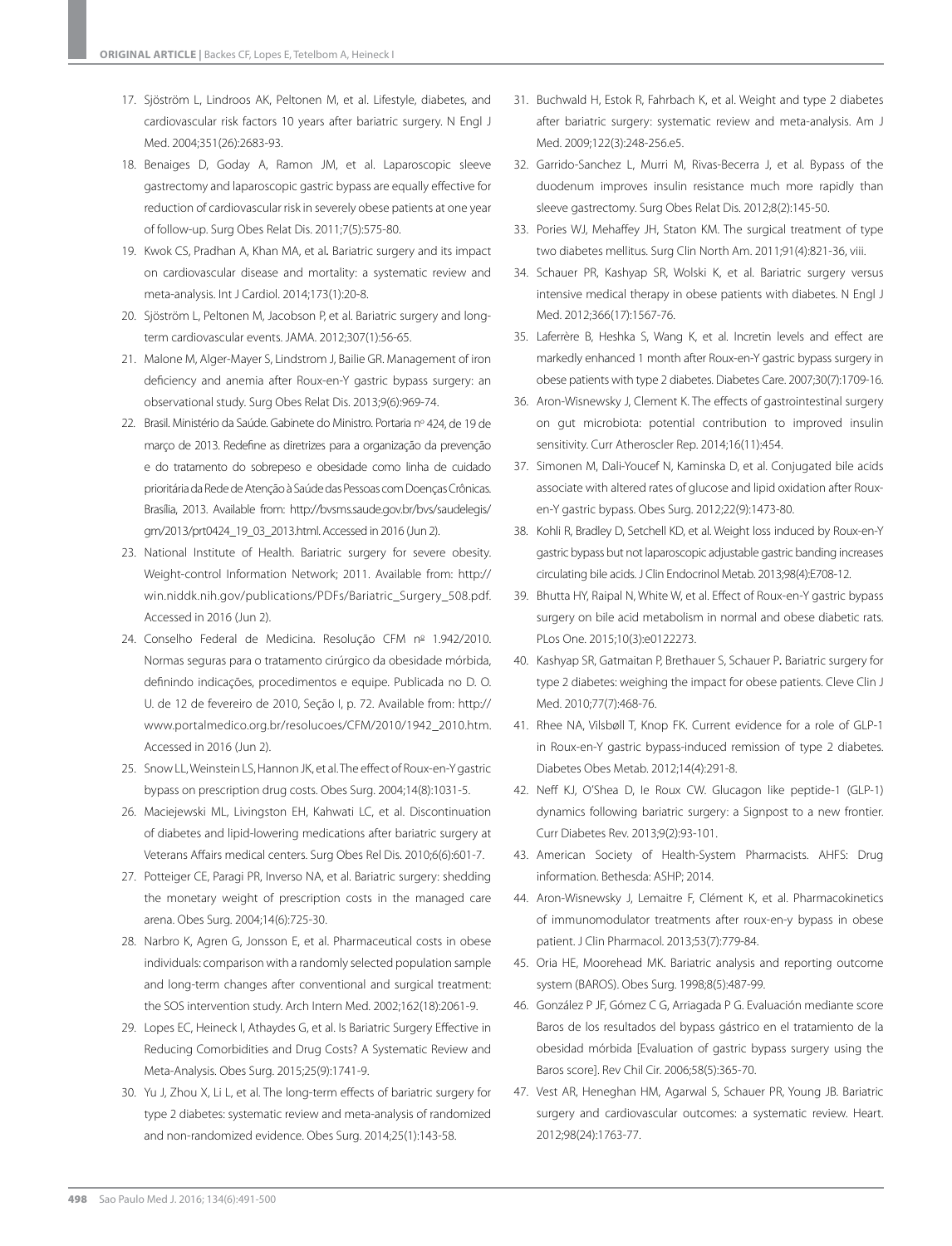- 48. Ricci NA, Pessoa GS, Ferriolli E, Dias RC, Perracini MR. Frailty and cardiovascular risk in community-dwelling elderly: a populationbased study. Clin Interv Aging. 2014;9:1677-85.
- 49. Hinojosa MW, Varela JE, Smith BR, Che F, Nguyen NT. Resolution of systemic hypertension after laparoscopic gastric bypass. J Gastrointest Surg. 2009;13(4):793-7.
- 50. Pajecki D, Dalcanalle L, Souza de Oliveira CP, et al*.* Follow-up of Rouxen-Y gastric bypass patients at 5 or more years postoperatively. Obes Surg. 2007;17(5):601-7.
- 51. Masuo K, Mikami H, Ogihara T, Tuck ML. Differences in mechanisms between weight loss-sensitive and -resistant blood pressure reduction in obese subjects. Hypertens Res. 2001;24(4):371-6.
- 52. Reisin E, Frohlich ED, Messerli FH, et al. Cardiovascular changes after weight reduction in obesity hypertension. Ann Intern Med. 1983;98(3):315-9.
- 53. Tuck ML, Sowers J, Dornfeld L, Kledzik G, Maxwell M. The effect of weight reduction on blood pressure, plasma rennin activity, and plasma aldosterone levels in obese patients. N Engl J Med. 1981;304(16):930-3.
- 54. Dixon JB, O'Brien PE. Lipid profile in the severely obese: changes with weight loss after lap-band surgery. Obes Res. 2002;10(9):903-10.
- 55. Crémieux P, Ledoux S, Clerici C, Cremieux F, Buessing M. The impact of bariatric surgery on comorbidities and medication use among patients. Obes Surg. 2010;20(7):861-70.
- 56. Pournaras DJ, Ie Roux CW. After bariatric surgery, what vitamins should be measured and what supplements should be given? Clin Endocrinol (Oxf ). 2009;71(3):322-5.
- 57. Miller AD, Smith KM. Medication and nutrient administration considerations after bariatric surgery. Am J Health Syst Pharm. 2006;63(19):1852-7.
- 58. Ravelli MN, Merhi VAL, Mônaco DV, Aranha N. Obesidade, cirurgia bariátrica e implicações nutricionais. Revista Brasileira em Promoção da Saúde. 2007;20(4):259-66. Available from: http://ojs.unifor.br/ index.php/RBPS/article/view/1036/2196. Accessed in 2016 (Jun 2).
- 59. Gehrer S, Kern B, Peters T, Christofiel-Courtin C, Peterli R. Fewer nutrient deficiencies after laparoscopic sleeve gastrectomy (LSG) than after laparoscopic Roux-Y-gastric bypass (LRYGB)-a prospective study. Obes Surg. 2010;20(4):447-53.
- 60. Stein J, Stier C, Raab H, Weiner R. Review article: The nutritional and pharmacological consequences of obesity surgery. Aliment Pharmacol Ther. 2014;40(6):582-609.
- 61. Reinehr T, Roth CL. The gut sensor as regulator of body weight. Endocrine. 2015;49(1):35-50.
- 62. Fontana MA, Wohlgemuth SD. The surgical treatment of metabolic disease and morbid obesity. Gastroenterol Clin North Am. 2010;39(1):125-33.
- 63. Rasmussen JJ, Fuller W, Ali MR. Marginal ulceration after laparoscopic gastric bypass: an analysis of predisposing factors in 260 patients. Surg Endosc. 2007;21(7):1090-4.
- 64. Sidani S, Akkary E, Bell R. Catastrophic bleeding from a marginal ulcer after gastric bypass. JSLS. 2013;17(1):148-51.
- 65. Sapala JA, Wood MH, Sapala MA, Flake TM Jr. Marginal ulcer after gastric bypass: a prospective 3-year study of 173 patients. Obes Surg. 1998;8(5):505-16.
- 66. D'Hondt MA, Pottel H, Devriendt D, Van Rooy F, Vansteenkiste F. Can a short course of prophylactic low-dose proton pump inhibitor therapy prevent stomal ulceration after laparoscopic Roux-en-Y gastric bypass? Obes Surg. 2010;20(5):595-9.
- 67. Sanyal AJ, Sugerman HJ, Kellum JM, Engle KM, Wolfe L. Stomal complications of gastric bypass: incidence and outcome of therapy. Am J Gastroenterol. 1992;87(9):1165-9.
- 68. Jordan WH, Hocking MP, Rout WR, Woodward ER. Marginal ulcer following gastric bypass for morbid obesity. Am Surg. 1991;57(5):286-8.
- 69. Pope GD, Goodney PP, Burchard KW, et al. Peptic ulcer/stricture after gastric bypass: a comparison of technique and acid suppression variables. Obes Surg. 2002;12(1):30-3.
- 70. Lopes EC. Impacto da cirurgia bariátrica na qualidade de vida e nos gastos com medicamentos em uma população de usuários do SUS [thesis]. Porto Alegre: Universidade Federal do Rio Grande do Sul; 2013.
- 71. Segal JB, Clark JM, Shore AD, et al. Prompt reduction in use of medications for comorbid conditions after bariatric surgery. Obes Surg. 2009;19(12):1646-56.
- 72. Fandiño J, Benchimol AK, Coutinho WF, Appolinário JC. Cirurgia bariátrica: aspectos clínico-cirúrgicos e psiquiátricos [Bariatric surgery: clinical, surgical and psychiatric aspects]. Rev Psiquiatr Rio Gd Sul. 2004;26(1):47-51.
- 73. Kodama K, Noda S, Murakami A, et al. Depressive disorders as psychiatric complications after obesity surgery. Psychiatry Clin Neurosci. 1998;52(5):471-6.
- 74. Pories WJ, Swanson MS, MacDonald KG, et al. Who would have thought it? An operation proves to be the most effective therapy for adult-onset diabetes mellitus. Ann Surg. 1995;222(3):339-50; discussion 350-2.
- 75. Capella JF, Capella RF. The weight reduction operation of choice: vertical banded gastroplasty or gastric bypass. Am J Surg. 1996;171(1):74-9.
- 76. van Hout G, van Heck G. Bariatric psychology, psychological aspects of weight loss surgery. Obes Facts. 2009;2(1):10-5.
- 77. Matini D, Ghanbari Jolfaei A, Pazouki A, Pishgahroudsari M, Ehtesham M. The comparison of severity and prevalence of major depressive disorder, general anxiety disorder and eating disorders before and after bariatric surgery. Med J Islam Repub Iran. 2014;28:109.
- 78. Peterhänsel C, Wagner B, Dietrich A, Kersting A. Obesity and comorbid psychiatric disorders as contraindications for bariatric surgery? A case study. Int J Surg Case Rep. 2014;5(12):1268-70.
- 79. Frank P, Crookes PF. Short- and long-term surgical follow-up of the postbariatric surgery patient. Gastroenterol Clin North Am. 2010;39(1):135-46.